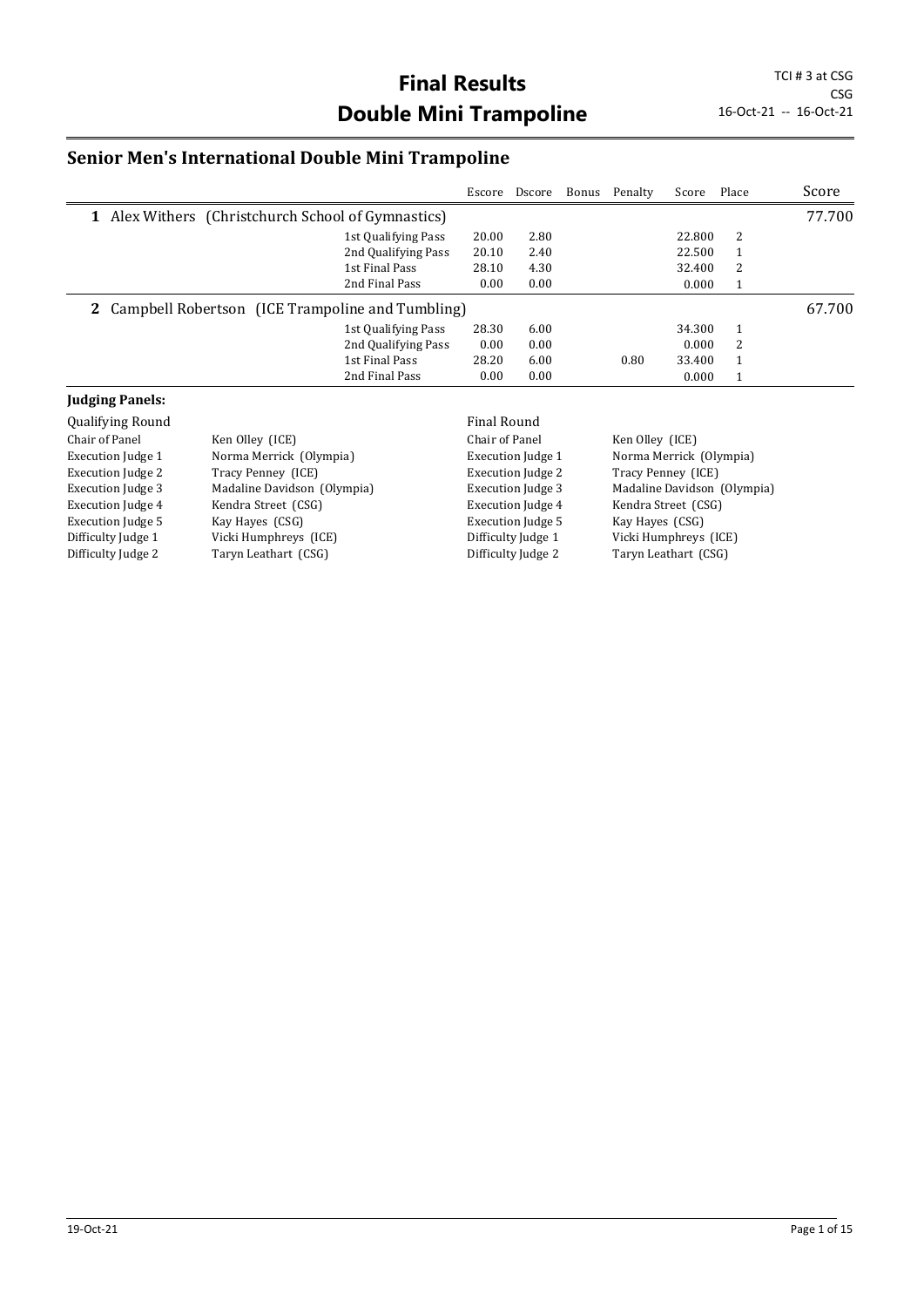## **Junior Men's International Double Mini Trampoline**

|                         |                                                                                | Escore         | Dscore                   |  | Bonus Penalty         | Score                   | Place                       | Score |  |
|-------------------------|--------------------------------------------------------------------------------|----------------|--------------------------|--|-----------------------|-------------------------|-----------------------------|-------|--|
|                         | Corentin Manti (ICE Trampoline and Tumbling)                                   |                |                          |  |                       |                         |                             | 0.000 |  |
| Withdrawn               | 1st Qualifying Pass<br>2nd Qualifying Pass<br>1st Final Pass<br>2nd Final Pass | 0.00<br>0.00   | 0.00<br>0.00             |  |                       | 0.000<br>0.000          |                             |       |  |
| <b>Judging Panels:</b>  |                                                                                |                |                          |  |                       |                         |                             |       |  |
| <b>Qualifying Round</b> |                                                                                | Final Round    |                          |  |                       |                         |                             |       |  |
| Chair of Panel          | Ken Olley (ICE)                                                                | Chair of Panel |                          |  | Ken Olley (ICE)       |                         |                             |       |  |
| Execution Judge 1       | Norma Merrick (Olympia)                                                        |                | <b>Execution Judge 1</b> |  |                       | Norma Merrick (Olympia) |                             |       |  |
| Execution Judge 2       | Tracy Penney (ICE)                                                             |                | <b>Execution Judge 2</b> |  | Tracy Penney (ICE)    |                         |                             |       |  |
| Execution Judge 3       | Madaline Davidson (Olympia)                                                    |                | Execution Judge 3        |  |                       |                         | Madaline Davidson (Olympia) |       |  |
| Execution Judge 4       | Kendra Street (CSG)                                                            |                | Execution Judge 4        |  | Kendra Street (CSG)   |                         |                             |       |  |
| Execution Judge 5       | Kay Hayes (CSG)                                                                |                | <b>Execution Judge 5</b> |  | Kay Hayes (CSG)       |                         |                             |       |  |
| Difficulty Judge 1      | Vicki Humphreys (ICE)                                                          |                | Difficulty Judge 1       |  | Vicki Humphreys (ICE) |                         |                             |       |  |
| Difficulty Judge 2      | Taryn Leathart (CSG)                                                           |                | Difficulty Judge 2       |  | Taryn Leathart (CSG)  |                         |                             |       |  |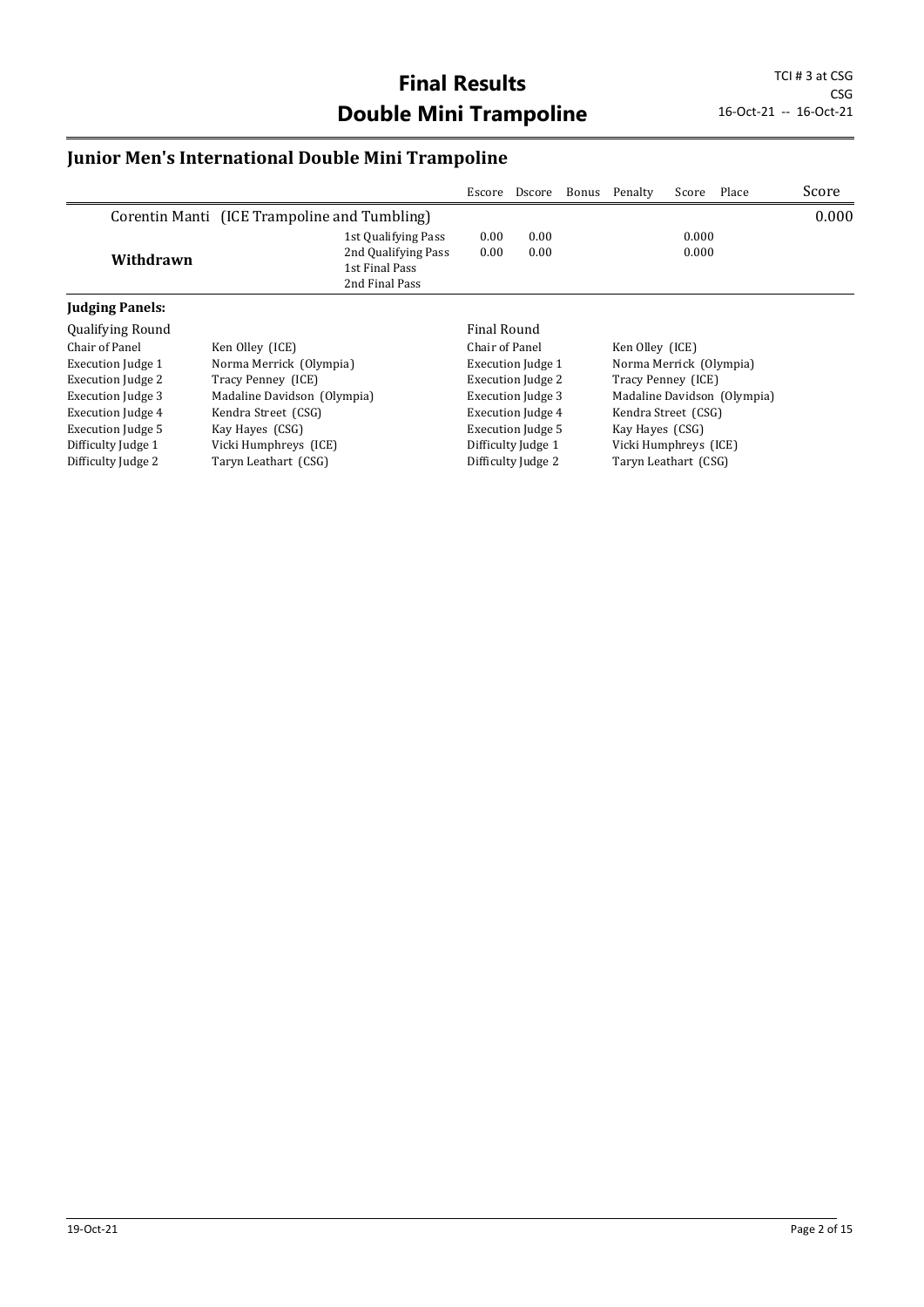#### **Junior Women's International Double Mini Trampoline**

Difficulty Judge 2 Taryn Leathart (CSG)

|                          |                             |                     | Escore                   | Dscore                   | Bonus | Penalty                 | Score  | Place                       | Score  |
|--------------------------|-----------------------------|---------------------|--------------------------|--------------------------|-------|-------------------------|--------|-----------------------------|--------|
| Natalie Donovan ()<br>1  |                             |                     |                          |                          |       |                         |        |                             | 80.500 |
|                          |                             | 1st Qualifying Pass | 20.10                    | 0.50                     |       |                         | 20.600 | $\mathbf{1}$                |        |
|                          |                             | 2nd Qualifying Pass | 28.00                    | 3.00                     |       |                         | 31.000 | 1                           |        |
|                          |                             | 1st Final Pass      | 28.00                    | 1.20                     |       | 0.30                    | 28.900 |                             |        |
|                          |                             | 2nd Final Pass      | 0.00                     | 0.00                     |       |                         | 0.000  | $\mathbf{1}$                |        |
| <b>Judging Panels:</b>   |                             |                     |                          |                          |       |                         |        |                             |        |
| Qualifying Round         |                             |                     | Final Round              |                          |       |                         |        |                             |        |
| Chair of Panel           | Ken Olley (ICE)             |                     | Chair of Panel           |                          |       | Ken Olley (ICE)         |        |                             |        |
| <b>Execution Judge 1</b> | Norma Merrick (Olympia)     |                     | <b>Execution Judge 1</b> |                          |       | Norma Merrick (Olympia) |        |                             |        |
| Execution Judge 2        | Tracy Penney (ICE)          |                     |                          | <b>Execution Judge 2</b> |       | Tracy Penney (ICE)      |        |                             |        |
| <b>Execution Judge 3</b> | Madaline Davidson (Olympia) |                     |                          | <b>Execution Judge 3</b> |       |                         |        | Madaline Davidson (Olympia) |        |
| Execution Judge 4        | Kendra Street (CSG)         |                     |                          | <b>Execution Judge 4</b> |       | Kendra Street (CSG)     |        |                             |        |
| Execution Judge 5        | Kay Hayes (CSG)             |                     |                          | <b>Execution Judge 5</b> |       | Kay Hayes (CSG)         |        |                             |        |
| Difficulty Judge 1       | Vicki Humphreys (ICE)       |                     |                          | Difficulty Judge 1       |       | Vicki Humphreys (ICE)   |        |                             |        |

Difficulty Judge 1 Vicki Humphreys (ICE)<br>Difficulty Judge 2 Taryn Leathart (CSG)

Taryn Leathart (CSG)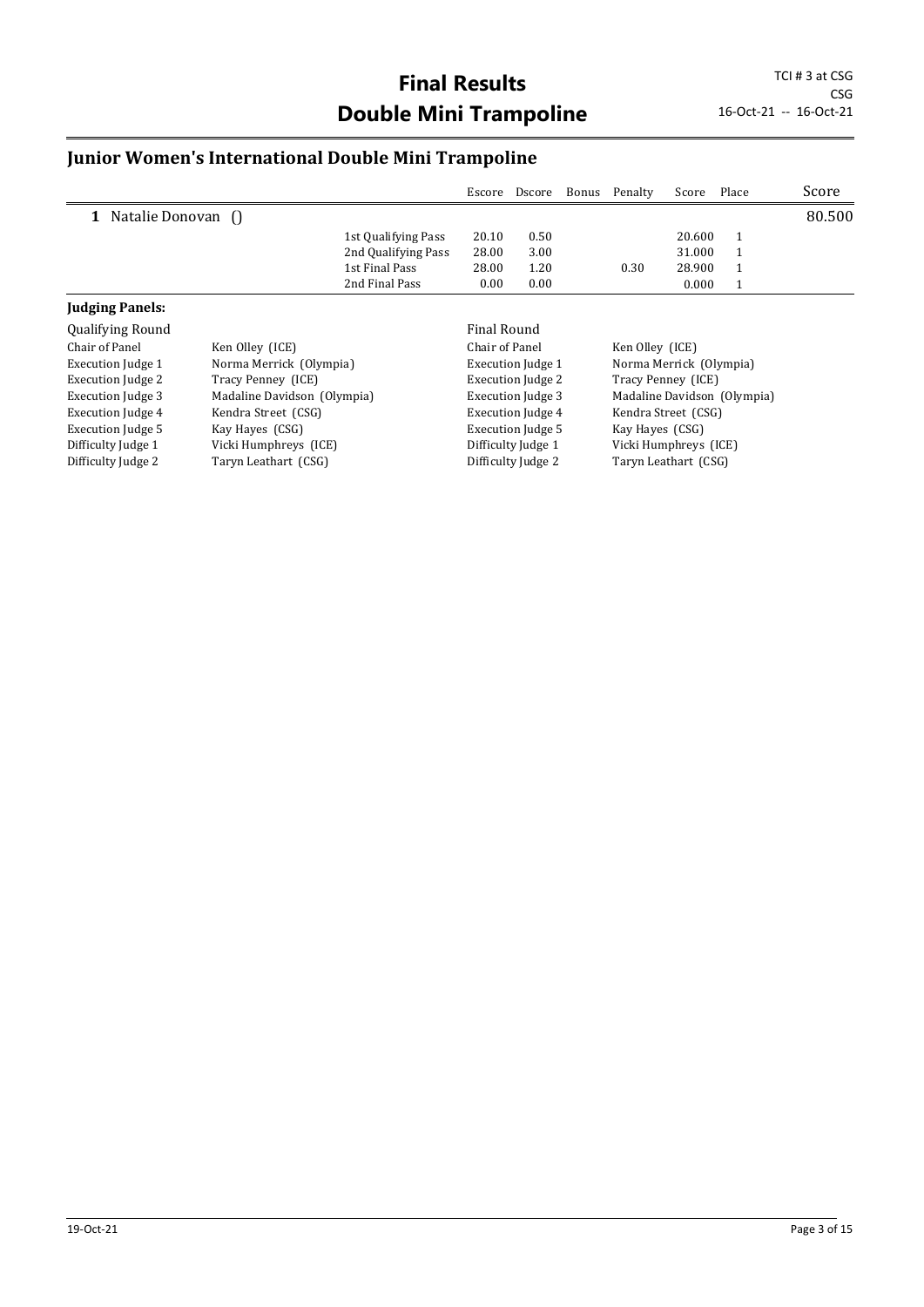#### **Youth Women's International Double Mini Trampoline**

Execution Judge 5 Kay Hayes (CSG) Difficulty Judge 1 Vicki Humphreys (ICE) Difficulty Judge 2 Taryn Leathart (CSG)

|                         |                                                 |                     | Escore         | Dscore                   | Bonus | Penalty         | Score                   | Place                       | Score  |
|-------------------------|-------------------------------------------------|---------------------|----------------|--------------------------|-------|-----------------|-------------------------|-----------------------------|--------|
|                         | 1 Phoenix Johnson (ICE Trampoline and Tumbling) |                     |                |                          |       |                 |                         |                             | 88.400 |
|                         |                                                 | 1st Qualifying Pass | 28.10          | 1.60                     |       |                 | 29.700                  | 1                           |        |
|                         |                                                 | 2nd Qualifying Pass | 28.10          | 1.30                     |       |                 | 29.400                  |                             |        |
|                         |                                                 | 1st Final Pass      | 27.90          | 1.70                     |       | 0.30            | 29.300                  |                             |        |
|                         |                                                 | 2nd Final Pass      | 0.00           | 0.00                     |       |                 | 0.000                   | 1                           |        |
| <b>Judging Panels:</b>  |                                                 |                     |                |                          |       |                 |                         |                             |        |
| <b>Qualifying Round</b> |                                                 |                     | Final Round    |                          |       |                 |                         |                             |        |
| Chair of Panel          | Ken Olley (ICE)                                 |                     | Chair of Panel |                          |       | Ken Olley (ICE) |                         |                             |        |
| Execution Judge 1       | Norma Merrick (Olympia)                         |                     |                | <b>Execution Judge 1</b> |       |                 | Norma Merrick (Olympia) |                             |        |
| Execution Judge 2       | Tracy Penney (ICE)                              |                     |                | <b>Execution Judge 2</b> |       |                 | Tracy Penney (ICE)      |                             |        |
| Execution Judge 3       | Madaline Davidson (Olympia)                     |                     |                | <b>Execution Judge 3</b> |       |                 |                         | Madaline Davidson (Olympia) |        |
| Execution Judge 4       | Kendra Street (CSG)                             |                     |                | <b>Execution Judge 4</b> |       |                 | Kendra Street (CSG)     |                             |        |

Execution Judge 5 Kay Hayes (CSG) Difficulty Judge 1 Vicki Humphreys (ICE)<br>Difficulty Judge 2 Taryn Leathart (CSG)

Taryn Leathart (CSG)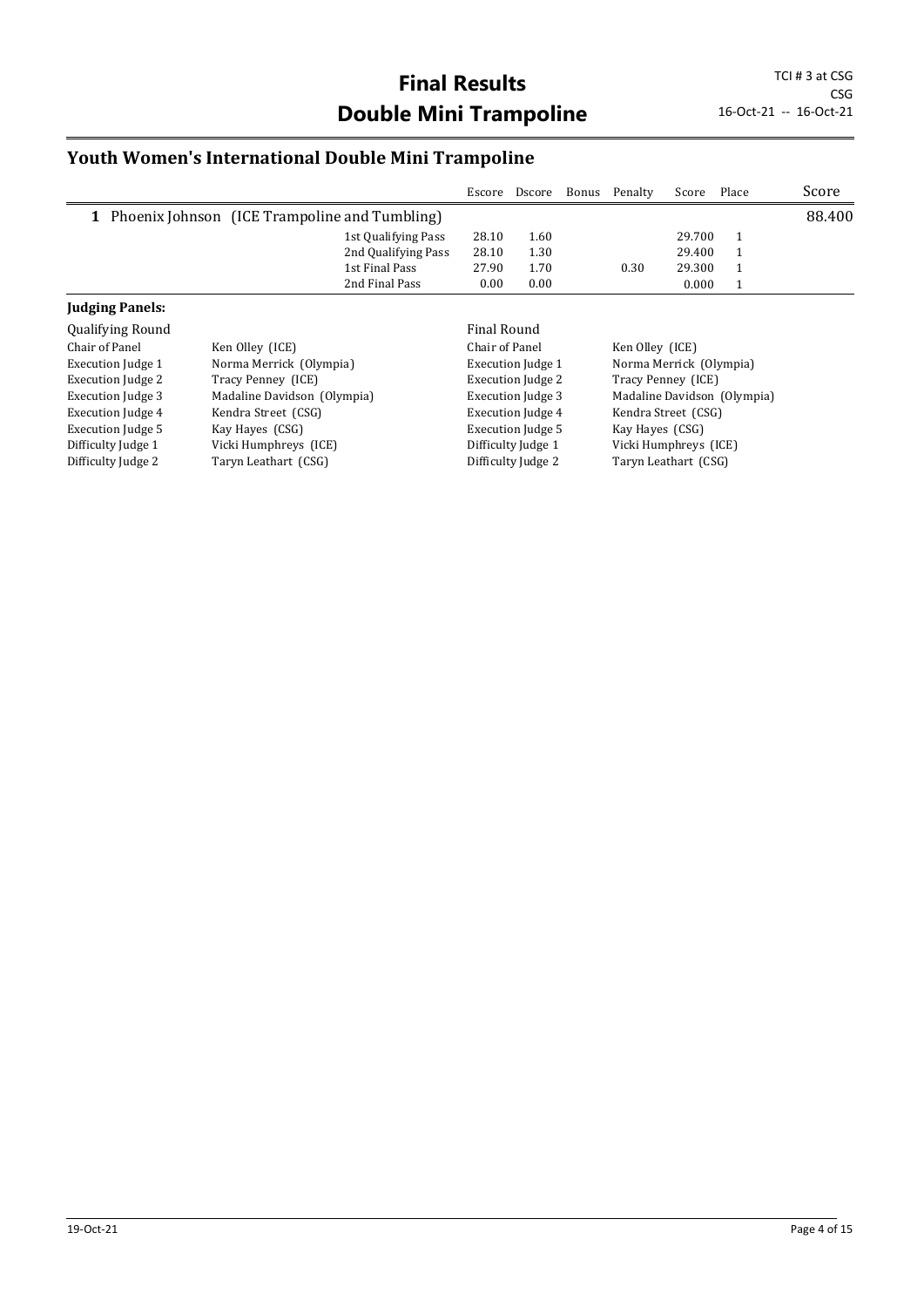## **17+ Men's Double Mini Trampoline**

|                          |                                                      |                     | Escore                   | Dscore                   | Bonus | Penalty                                | Score              | Place                       | Score  |
|--------------------------|------------------------------------------------------|---------------------|--------------------------|--------------------------|-------|----------------------------------------|--------------------|-----------------------------|--------|
|                          | 1 Bradon Freeman (Christchurch School of Gymnastics) |                     |                          |                          |       |                                        |                    |                             | 89.565 |
|                          |                                                      | 1st Qualifying Pass | 28.07                    | 1.70                     |       | 0.50                                   | 29.266             | 2                           |        |
|                          |                                                      | 2nd Qualifying Pass | 28.97                    | 1.30                     |       |                                        | 30.266             | 1                           |        |
|                          |                                                      | 1st Final Pass      | 28.73                    | 1.30                     |       |                                        | 30.033             | 1                           |        |
|                          |                                                      | 2nd Final Pass      | 0.00                     | 0.00                     |       |                                        | 0.000              | $\mathbf{1}$                |        |
|                          | 2 Taynan Keen (ICE Trampoline and Tumbling)          |                     |                          |                          |       |                                        |                    |                             | 80.266 |
|                          |                                                      | 1st Qualifying Pass | 27.97                    | 2.90                     |       |                                        | 30.866             | $\mathbf{1}$                |        |
|                          |                                                      | 2nd Qualifying Pass | 20.10                    | 0.60                     |       |                                        | 20.700             | 2                           |        |
|                          |                                                      | 1st Final Pass      | 28.10                    | 0.60                     |       |                                        | 28.700             | 2                           |        |
|                          |                                                      | 2nd Final Pass      | 0.00                     | 0.00                     |       |                                        | 0.000              | $\mathbf{1}$                |        |
| <b>Judging Panels:</b>   |                                                      |                     |                          |                          |       |                                        |                    |                             |        |
| Qualifying Round         |                                                      |                     | <b>Final Round</b>       |                          |       |                                        |                    |                             |        |
| Chair of Panel           | Ken Olley (ICE)                                      |                     | Chair of Panel           |                          |       | Ken Olley (ICE)                        |                    |                             |        |
| Execution Judge 1        | Jodi Smith $\bigcap$                                 |                     |                          | Execution Judge 1        |       | Jodi Smith ()                          |                    |                             |        |
| <b>Execution Judge 2</b> | Tracy Penney (ICE)                                   |                     |                          | <b>Execution Judge 2</b> |       |                                        | Tracy Penney (ICE) |                             |        |
| <b>Execution Judge 3</b> | Stacey Judd (Dynamic Gymnastic Sports)               |                     | <b>Execution Judge 3</b> |                          |       | Stacey Judd (Dynamic Gymnastic Sports) |                    |                             |        |
| Difficulty Judge 1       | Madaline Davidson (Olympia)                          |                     |                          | Difficulty Judge 1       |       |                                        |                    | Madaline Davidson (Olympia) |        |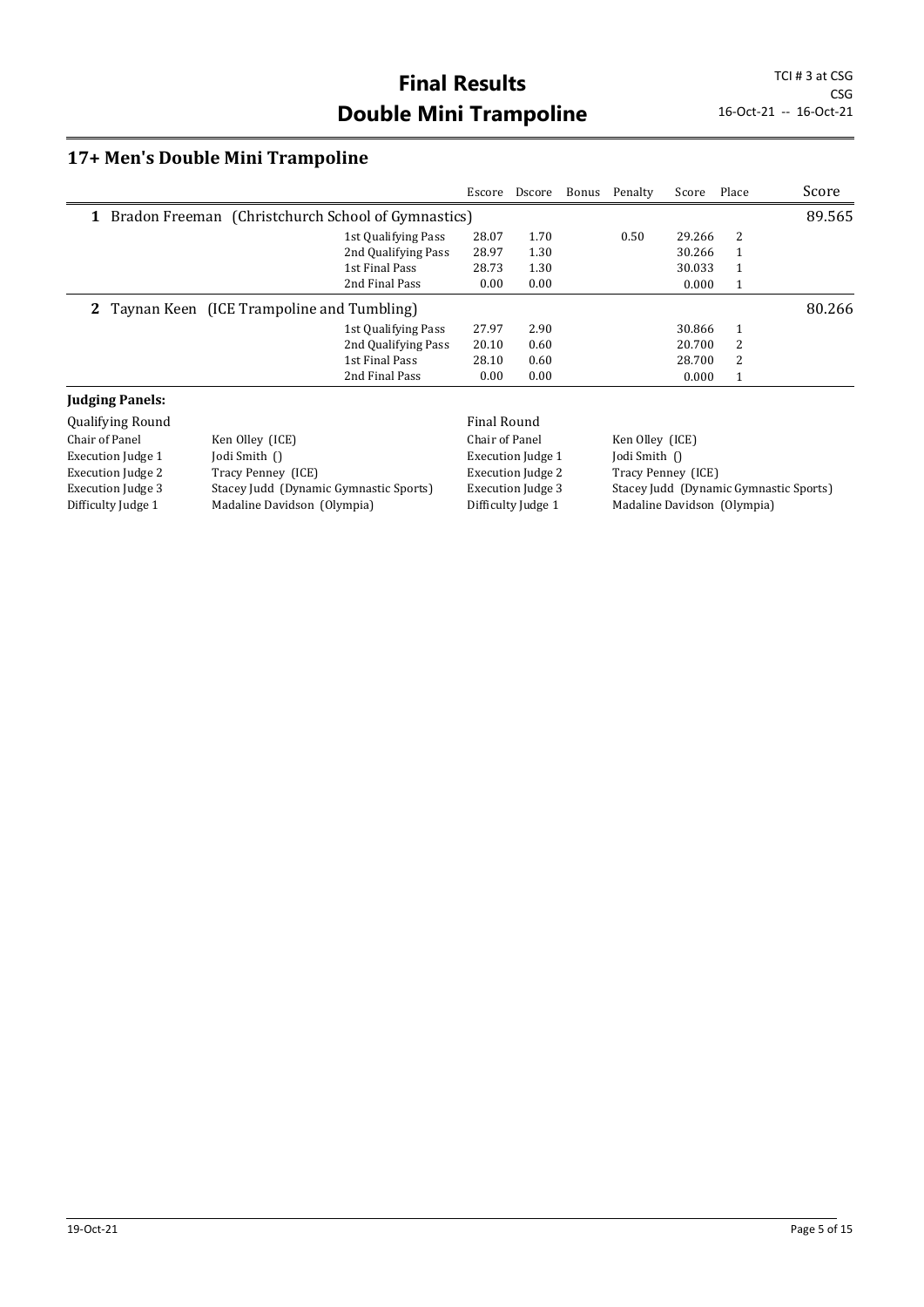## **17+ Women's Double Mini Trampoline**

|                          |                                             |                     |                    | Escore Dscore            |  | Bonus Penalty               | Score              | Place        | Score                                  |
|--------------------------|---------------------------------------------|---------------------|--------------------|--------------------------|--|-----------------------------|--------------------|--------------|----------------------------------------|
|                          | 1 Erika Ward (ICE Trampoline and Tumbling)  |                     |                    |                          |  |                             |                    |              | 89.033                                 |
|                          |                                             | 1st Qualifying Pass | 28.30              | 1.60                     |  |                             | 29.900             | 1            |                                        |
|                          |                                             | 2nd Qualifying Pass | 28.53              | 1.30                     |  |                             | 29.833             | 1            |                                        |
|                          |                                             | 1st Final Pass      | 27.60              | 1.70                     |  |                             | 29.300             | 1            |                                        |
|                          |                                             | 2nd Final Pass      | 0.00               | 0.00                     |  |                             | 0.000              | $\mathbf{1}$ |                                        |
|                          | 2 Hollie Ward (ICE Trampoline and Tumbling) |                     |                    |                          |  |                             |                    |              | 86.532                                 |
|                          |                                             | 1st Qualifying Pass | 28.37              | 0.70                     |  |                             | 29.066             | 2            |                                        |
|                          |                                             | 2nd Qualifying Pass | 28.37              | 0.80                     |  | 0.50                        | 28.666             | 2            |                                        |
|                          |                                             | 1st Final Pass      | 27.90              | 1.20                     |  | 0.30                        | 28.800             | 2            |                                        |
|                          |                                             | 2nd Final Pass      | 0.00               | 0.00                     |  |                             | 0.000              | $\mathbf{1}$ |                                        |
| <b>Judging Panels:</b>   |                                             |                     |                    |                          |  |                             |                    |              |                                        |
| Qualifying Round         |                                             |                     | <b>Final Round</b> |                          |  |                             |                    |              |                                        |
| Chair of Panel           | Ken Olley (ICE)                             |                     | Chair of Panel     |                          |  | Ken Olley (ICE)             |                    |              |                                        |
| <b>Execution Judge 1</b> | Jodi Smith $\bigcap$                        |                     |                    | Execution Judge 1        |  | Jodi Smith ()               |                    |              |                                        |
| <b>Execution Judge 2</b> | Tracy Penney (ICE)                          |                     |                    | <b>Execution Judge 2</b> |  |                             | Tracy Penney (ICE) |              |                                        |
| <b>Execution Judge 3</b> | Stacey Judd (Dynamic Gymnastic Sports)      |                     |                    | <b>Execution Judge 3</b> |  |                             |                    |              | Stacey Judd (Dynamic Gymnastic Sports) |
| Difficulty Judge 1       | Madaline Davidson (Olympia)                 |                     | Difficulty Judge 1 |                          |  | Madaline Davidson (Olympia) |                    |              |                                        |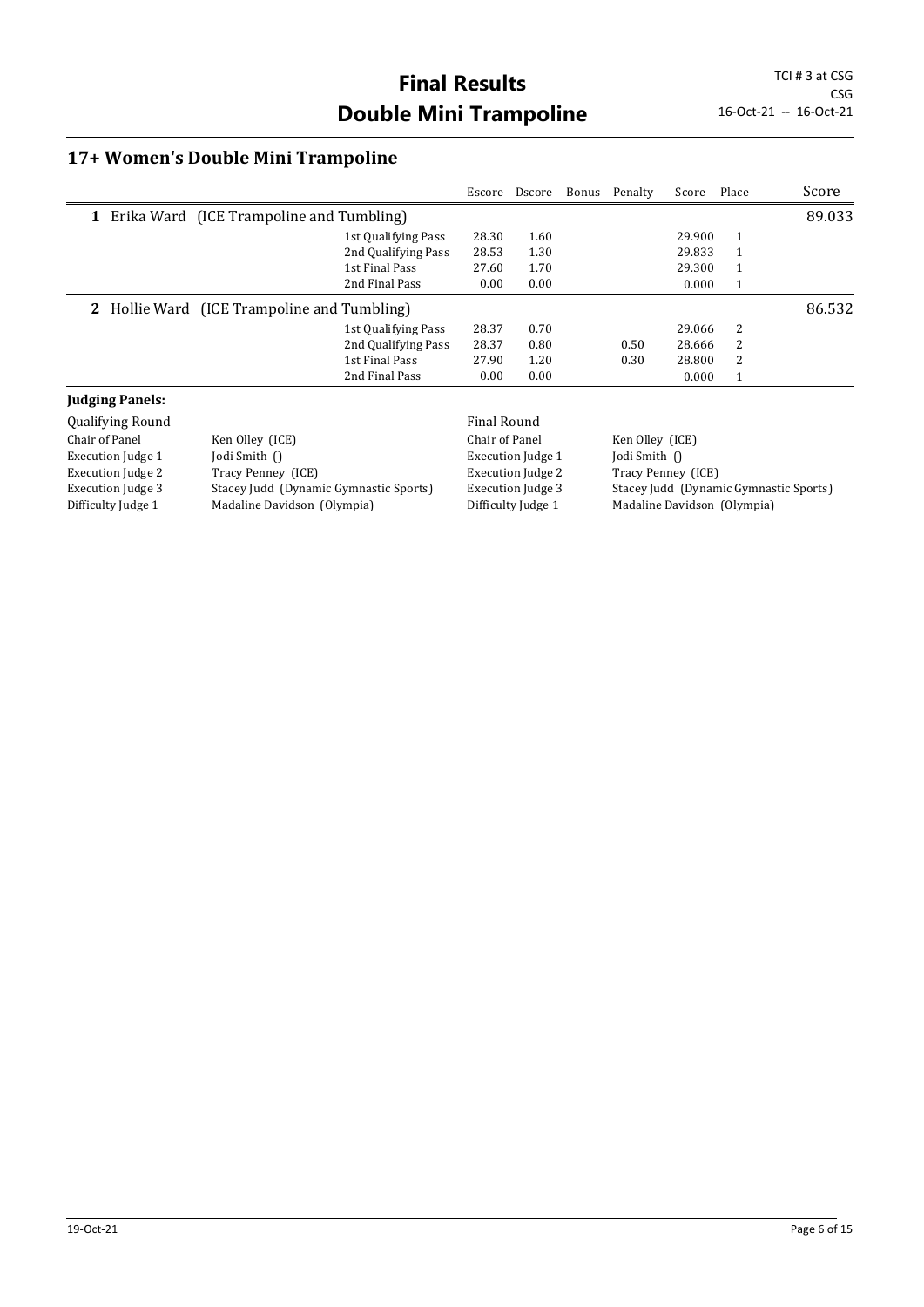## **15-16 Men's Double Mini Trampoline**

|                          |                                                |                     | Escore         | Dscore                   | Bonus | Penalty              | Score  | Place                       | Score                                  |
|--------------------------|------------------------------------------------|---------------------|----------------|--------------------------|-------|----------------------|--------|-----------------------------|----------------------------------------|
| $\mathbf{1}$             | Zain Gould (Christchurch School of Gymnastics) |                     |                |                          |       |                      |        |                             | 80.466                                 |
|                          |                                                | 1st Qualifying Pass | 28.27          | 2.10                     |       |                      | 30.366 | 1                           |                                        |
|                          |                                                | 2nd Qualifying Pass | 28.20          | 1.60                     |       | 0.30                 | 29.500 | 1                           |                                        |
|                          |                                                | 1st Final Pass      | 19.90          | 0.70                     |       |                      | 20.600 | $\mathbf{1}$                |                                        |
|                          |                                                | 2nd Final Pass      | 0.00           | 0.00                     |       |                      | 0.000  | 1                           |                                        |
| <b>Judging Panels:</b>   |                                                |                     |                |                          |       |                      |        |                             |                                        |
| <b>Qualifying Round</b>  |                                                |                     | Final Round    |                          |       |                      |        |                             |                                        |
| Chair of Panel           | Ken Olley (ICE)                                |                     | Chair of Panel |                          |       | Ken Olley (ICE)      |        |                             |                                        |
| <b>Execution Judge 1</b> | Jodi Smith $\bigcap$                           |                     |                | <b>Execution Judge 1</b> |       | Jodi Smith $\bigcap$ |        |                             |                                        |
| Execution Judge 2        | Tracy Penney (ICE)                             |                     |                | <b>Execution Judge 2</b> |       | Tracy Penney (ICE)   |        |                             |                                        |
| Execution Judge 3        | Stacey Judd (Dynamic Gymnastic Sports)         |                     |                | Execution Judge 3        |       |                      |        |                             | Stacey Judd (Dynamic Gymnastic Sports) |
| Difficulty Judge 1       | Madaline Davidson (Olympia)                    |                     |                | Difficulty Judge 1       |       |                      |        | Madaline Davidson (Olympia) |                                        |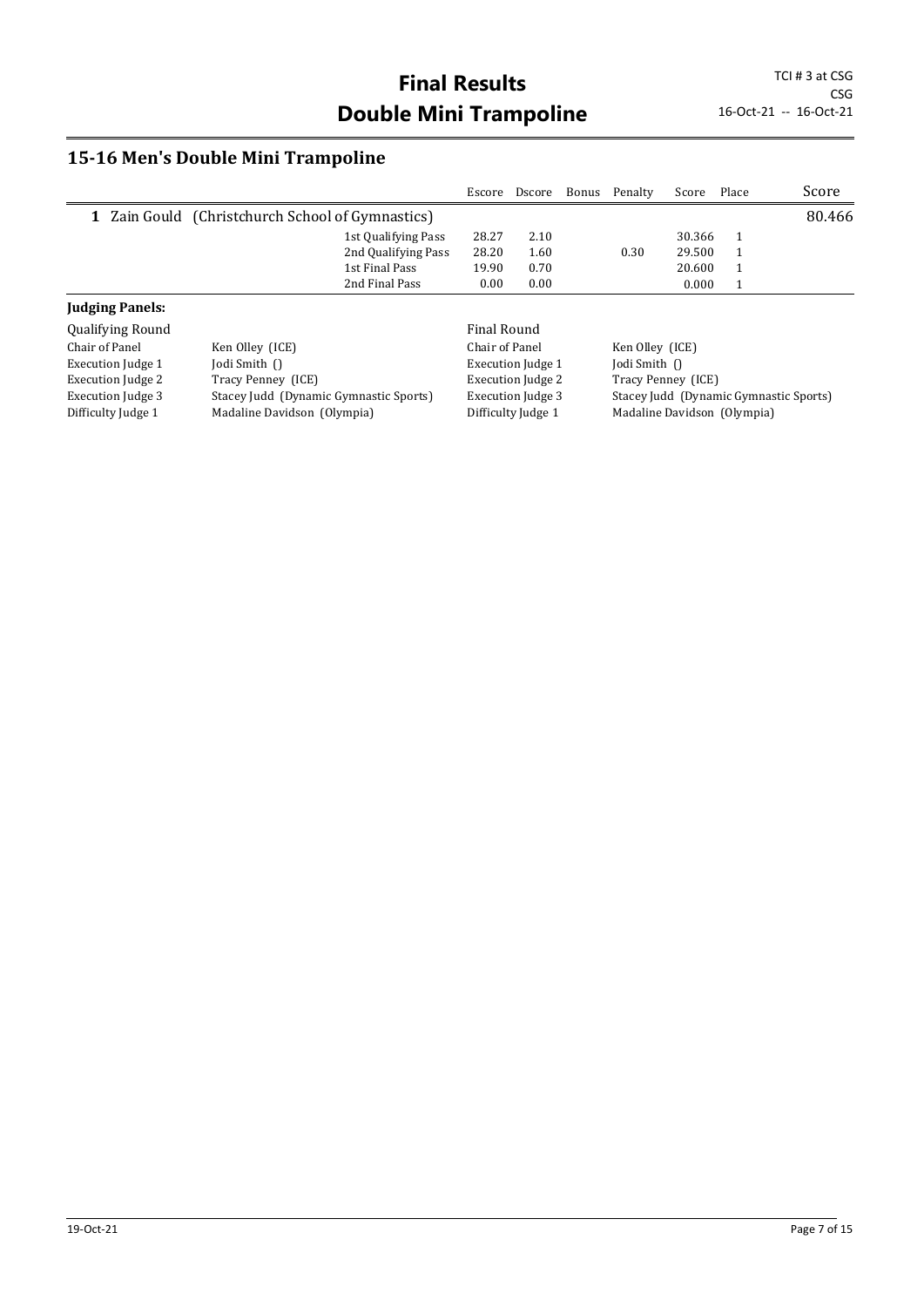## **15-16 Women's Double Mini Trampoline**

|                          |                                            |                     | Escore         | Dscore                   | Bonus Penalty               | Score  | Place | Score                                  |
|--------------------------|--------------------------------------------|---------------------|----------------|--------------------------|-----------------------------|--------|-------|----------------------------------------|
|                          | 1 Lucy Lucas (ICE Trampoline and Tumbling) |                     |                |                          |                             |        |       | 87.699                                 |
| GS282387                 |                                            | 1st Qualifying Pass | 27.37          | 2.10                     |                             | 29.466 |       |                                        |
|                          |                                            | 2nd Qualifying Pass | 28.30          | 1.80                     |                             | 30.100 | 1     |                                        |
|                          |                                            | 1st Final Pass      | 25.43          | 2.70                     |                             | 28.133 | 1     |                                        |
|                          |                                            | 2nd Final Pass      | 0.00           | 0.00                     |                             | 0.000  | 1     |                                        |
| <b>Judging Panels:</b>   |                                            |                     |                |                          |                             |        |       |                                        |
| <b>Qualifying Round</b>  |                                            |                     | Final Round    |                          |                             |        |       |                                        |
| Chair of Panel           | Ken Olley (ICE)                            |                     | Chair of Panel |                          | Ken Olley (ICE)             |        |       |                                        |
| <b>Execution Judge 1</b> | Jodi Smith ()                              |                     |                | <b>Execution Judge 1</b> | Jodi Smith ()               |        |       |                                        |
| Execution Judge 2        | Tracy Penney (ICE)                         |                     |                | <b>Execution Judge 2</b> | Tracy Penney (ICE)          |        |       |                                        |
| <b>Execution Judge 3</b> | Stacey Judd (Dynamic Gymnastic Sports)     |                     |                | <b>Execution Judge 3</b> |                             |        |       | Stacey Judd (Dynamic Gymnastic Sports) |
| Difficulty Judge 1       | Madaline Davidson (Olympia)                |                     |                | Difficulty Judge 1       | Madaline Davidson (Olympia) |        |       |                                        |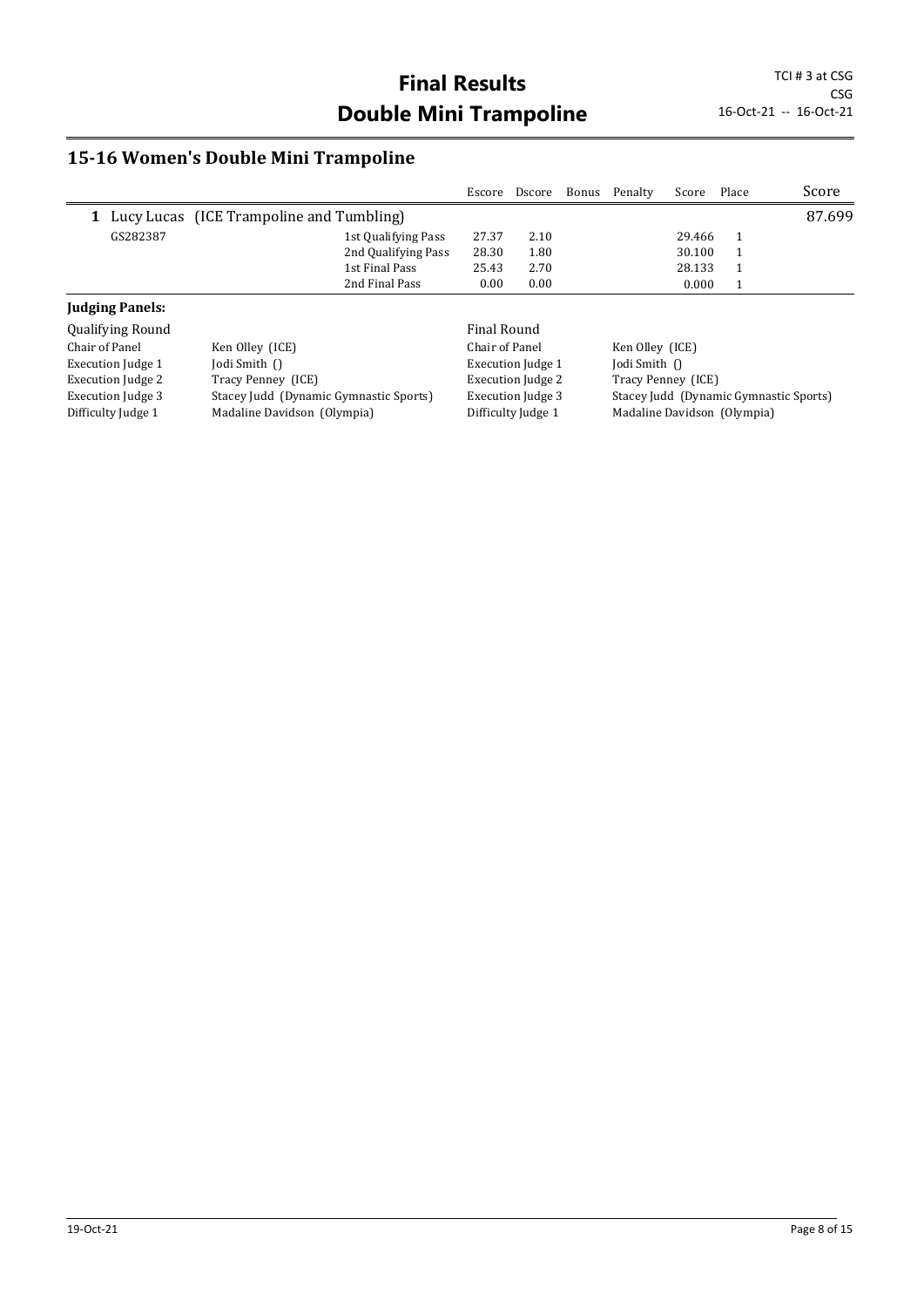## **13-14 Men's Double Mini Trampoline**

|                          |                                                   |                     | Escore         | Dscore                   | Bonus | Penalty         | Score              | Place                       | Score                                  |
|--------------------------|---------------------------------------------------|---------------------|----------------|--------------------------|-------|-----------------|--------------------|-----------------------------|----------------------------------------|
|                          | 1 Luke Street (Christchurch School of Gymnastics) |                     |                |                          |       |                 |                    |                             | 86.966                                 |
| GS534336                 |                                                   | 1st Qualifying Pass | 27.83          | 1.20                     |       |                 | 29.033             | 1                           |                                        |
|                          |                                                   | 2nd Qualifying Pass | 27.60          | 1.20                     |       | 0.50            | 28.300             | 2                           |                                        |
|                          |                                                   | 1st Final Pass      | 28.33          | 1.30                     |       |                 | 29.633             | 1                           |                                        |
|                          |                                                   | 2nd Final Pass      | 0.00           | 0.00                     |       |                 | 0.000              | $\mathbf{1}$                |                                        |
|                          | 2 Luke Johnson (ICE Trampoline and Tumbling)      |                     |                |                          |       |                 |                    |                             | 85.699                                 |
|                          |                                                   | 1st Qualifying Pass | 27.90          | 0.80                     |       | 0.30            | 28.400             | 2                           |                                        |
|                          |                                                   | 2nd Qualifying Pass | 27.97          | 0.70                     |       |                 | 28.666             | 1                           |                                        |
|                          |                                                   | 1st Final Pass      | 28.13          | 0.50                     |       |                 | 28.633             | 2                           |                                        |
|                          |                                                   | 2nd Final Pass      | 0.00           | 0.00                     |       |                 | 0.000              | $\mathbf{1}$                |                                        |
| <b>Judging Panels:</b>   |                                                   |                     |                |                          |       |                 |                    |                             |                                        |
| Qualifying Round         |                                                   |                     | Final Round    |                          |       |                 |                    |                             |                                        |
| Chair of Panel           | Ken Olley (ICE)                                   |                     | Chair of Panel |                          |       | Ken Olley (ICE) |                    |                             |                                        |
| <b>Execution Judge 1</b> | Jodi Smith $\bigcap$                              |                     |                | Execution Judge 1        |       | Jodi Smith ()   |                    |                             |                                        |
| <b>Execution Judge 2</b> | Tracy Penney (ICE)                                |                     |                | <b>Execution Judge 2</b> |       |                 | Tracy Penney (ICE) |                             |                                        |
| <b>Execution Judge 3</b> | Stacey Judd (Dynamic Gymnastic Sports)            |                     |                | <b>Execution Judge 3</b> |       |                 |                    |                             | Stacey Judd (Dynamic Gymnastic Sports) |
| Difficulty Judge 1       | Madaline Davidson (Olympia)                       |                     |                | Difficulty Judge 1       |       |                 |                    | Madaline Davidson (Olympia) |                                        |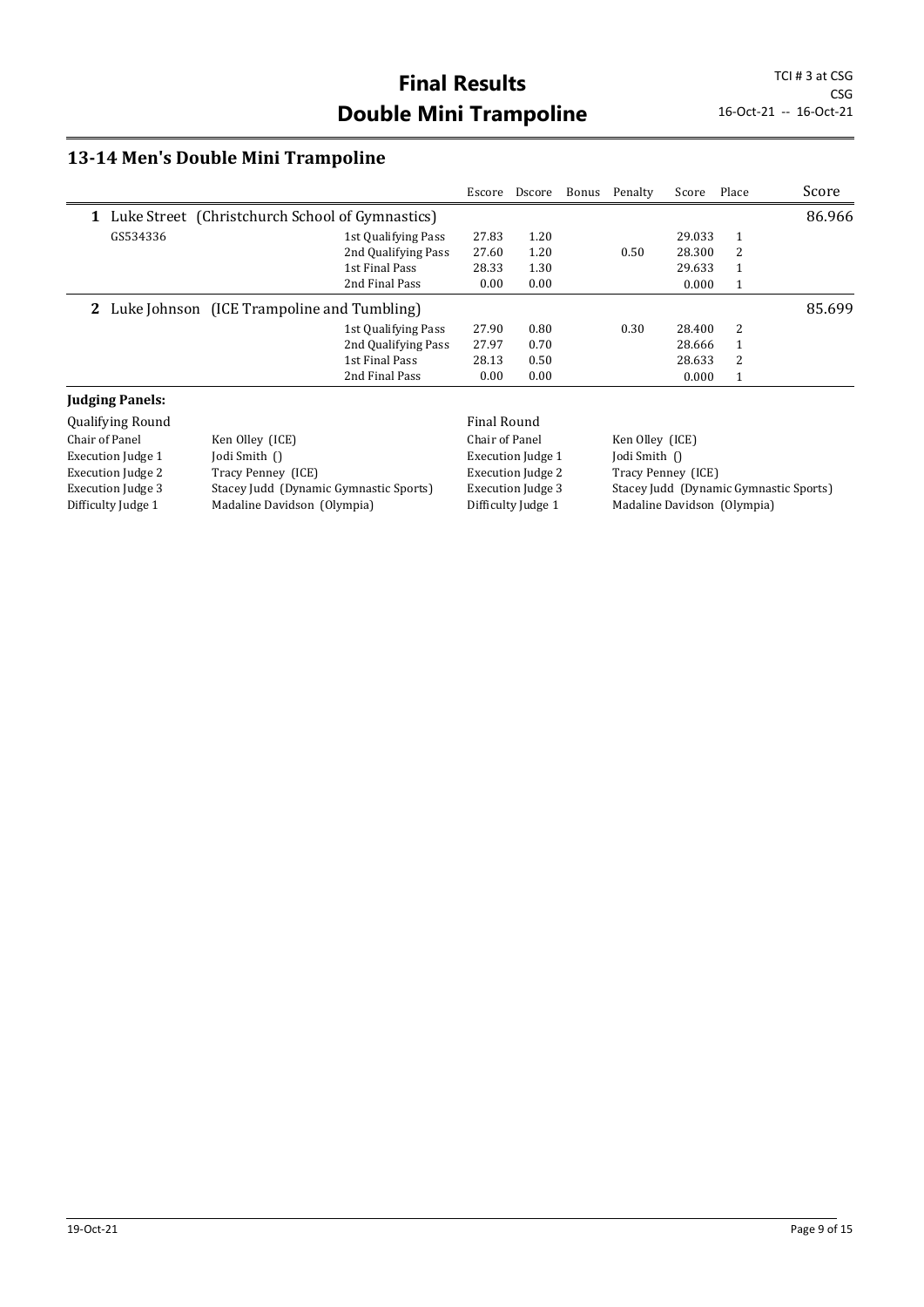#### **13-14 Women's Double Mini Trampoline**

|                                                                    |                          |                                                        |                          |                | Escore Dscore            | Bonus                                  | Penalty         | Score              | Place        | Score  |
|--------------------------------------------------------------------|--------------------------|--------------------------------------------------------|--------------------------|----------------|--------------------------|----------------------------------------|-----------------|--------------------|--------------|--------|
|                                                                    |                          | 1 Jessica Penney (ICE Trampoline and Tumbling)         |                          |                |                          |                                        |                 |                    |              | 91.999 |
|                                                                    |                          |                                                        | 1st Qualifying Pass      | 28.43          | 1.60                     |                                        |                 | 30.033             | 2            |        |
|                                                                    |                          |                                                        | 2nd Qualifying Pass      | 29.10          | 2.20                     |                                        |                 | 31.300             | $\mathbf{1}$ |        |
|                                                                    |                          |                                                        | 1st Final Pass           | 28.87          | 1.80                     |                                        |                 | 30.666             | 2            |        |
|                                                                    |                          |                                                        | 2nd Final Pass           | 0.00           | 0.00                     |                                        |                 | 0.000              | $\mathbf{1}$ |        |
|                                                                    |                          | 2 Atalia Crocker (Olympia Gymnastic Sports)            |                          |                |                          |                                        |                 |                    |              | 90.033 |
|                                                                    | GS124476                 |                                                        | 1st Qualifying Pass      | 28.73          | 1.20                     |                                        |                 | 29.933             | 3            |        |
|                                                                    |                          |                                                        | 2nd Qualifying Pass      | 29.10          | 1.30                     |                                        |                 | 30.400             | 2            |        |
|                                                                    |                          |                                                        | 1st Final Pass           | 28.50          | 1.20                     |                                        |                 | 29.700             | 5            |        |
|                                                                    |                          |                                                        | 2nd Final Pass           | 0.00           | 0.00                     |                                        |                 | 0.000              | $\mathbf{1}$ |        |
|                                                                    |                          | 3 Nicola McLachlan (Christchurch School of Gymnastics) |                          |                |                          |                                        |                 |                    |              | 89.850 |
|                                                                    | GS184678                 |                                                        | 1st Qualifying Pass      | 28.78          | 2.20                     |                                        |                 | 30.975             | $\mathbf{1}$ |        |
|                                                                    |                          |                                                        | 2nd Qualifying Pass      | 28.50          | 0.60                     |                                        |                 | 29.100             | 6            |        |
|                                                                    |                          |                                                        | 1st Final Pass           | 28.48          | 1.30                     |                                        |                 | 29.775             | 4            |        |
|                                                                    |                          |                                                        | 2nd Final Pass           | 0.00           | 0.00                     |                                        |                 | 0.000              | $\mathbf{1}$ |        |
| 4                                                                  |                          | Jamie Glanville (Dynamic Gymnastic Sports)             |                          |                |                          |                                        |                 |                    |              | 89.400 |
|                                                                    | GS595911                 |                                                        | 1st Qualifying Pass      | 28.80          | 0.90                     |                                        |                 | 29.700             | 4            |        |
|                                                                    |                          |                                                        | 2nd Qualifying Pass      | 28.50          | 1.10                     |                                        |                 | 29.600             | 4            |        |
|                                                                    |                          |                                                        | 1st Final Pass           | 28.80          | 1.30                     |                                        |                 | 30.100             | 3            |        |
|                                                                    |                          |                                                        | 2nd Final Pass           | 0.00           | 0.00                     |                                        |                 | 0.000              | $\mathbf{1}$ |        |
|                                                                    |                          | 5 Lukkah Opthog (ICE Trampoline and Tumbling)          |                          |                |                          |                                        |                 |                    |              | 87.266 |
|                                                                    |                          |                                                        | 1st Qualifying Pass      | 28.43          | 0.80                     |                                        |                 | 29.233             | 5            |        |
|                                                                    |                          |                                                        | 2nd Qualifying Pass      | 28.20          | 1.20                     |                                        | 0.50            | 28.900             | 7            |        |
|                                                                    |                          |                                                        | 1st Final Pass           | 28.43          | 0.70                     |                                        |                 | 29.133             | 6            |        |
|                                                                    |                          |                                                        | 2nd Final Pass           | 0.00           | 0.00                     |                                        |                 | 0.000              | $\mathbf{1}$ |        |
|                                                                    |                          | 6 Emma Armour (Dynamic Gymnastic Sports)               |                          |                |                          |                                        |                 |                    |              | 84.999 |
|                                                                    |                          |                                                        | 1st Qualifying Pass      | 27.53          | 0.70                     |                                        |                 | 28.233             | 7            |        |
|                                                                    |                          |                                                        | 2nd Qualifying Pass      | 28.43          | 0.80                     |                                        |                 | 29.233             | 5            |        |
|                                                                    |                          |                                                        | 1st Final Pass           | 27.13          | 1.20                     |                                        | 0.80            | 27.533             | 7            |        |
|                                                                    |                          |                                                        | 2nd Final Pass           | 0.00           | 0.00                     |                                        |                 | 0.000              | $\mathbf{1}$ |        |
| 7                                                                  |                          | Sarah Reeve (Dynamic Gymnastic Sports)                 |                          |                |                          |                                        |                 |                    |              | 76.899 |
|                                                                    | GS584679                 |                                                        | 1st Qualifying Pass      | 28.40          | 0.70                     |                                        |                 | 29.100             | 6            |        |
|                                                                    |                          |                                                        | 2nd Qualifying Pass      | 26.93          | 0.70                     |                                        |                 | 27.633             | 8            |        |
|                                                                    |                          |                                                        | 1st Final Pass           | 20.17          | 0.00                     |                                        |                 | 20.166             | 8            |        |
|                                                                    |                          |                                                        | 2nd Final Pass           | 0.00           | 0.00                     |                                        |                 | 0.000              | $\mathbf{1}$ |        |
|                                                                    |                          | 8 Veronica Stan (Christchurch School of Gymnastics)    |                          |                |                          |                                        |                 |                    |              | 60.666 |
|                                                                    | GS291251                 |                                                        | 1st Qualifying Pass      | 0.00           | 0.00                     |                                        |                 | 0.000              | 8            |        |
|                                                                    |                          |                                                        | 2nd Qualifying Pass      | 28.20          | 1.80                     |                                        | 0.30            | 29.700             | 3            |        |
|                                                                    |                          |                                                        | 1st Final Pass           | 28.27          | 2.70                     |                                        |                 | 30.966             | $\mathbf{1}$ |        |
|                                                                    |                          |                                                        | 2nd Final Pass           | 0.00           | 0.00                     |                                        |                 | 0.000              | 1            |        |
|                                                                    | <b>Judging Panels:</b>   |                                                        |                          |                |                          |                                        |                 |                    |              |        |
|                                                                    | <b>Qualifying Round</b>  |                                                        |                          | Final Round    |                          |                                        |                 |                    |              |        |
|                                                                    | Chair of Panel           | Ken Olley (ICE)                                        |                          | Chair of Panel |                          |                                        | Ken Olley (ICE) |                    |              |        |
|                                                                    | <b>Execution Judge 1</b> | Jodi Smith ()                                          |                          |                | <b>Execution Judge 1</b> |                                        | Jodi Smith ()   |                    |              |        |
|                                                                    | <b>Execution Judge 2</b> | Tracy Penney (ICE)                                     |                          |                | <b>Execution Judge 2</b> |                                        |                 | Tracy Penney (ICE) |              |        |
| <b>Execution Judge 3</b><br>Stacey Judd (Dynamic Gymnastic Sports) |                          |                                                        | <b>Execution Judge 3</b> |                |                          | Stacey Judd (Dynamic Gymnastic Sports) |                 |                    |              |        |

Difficulty Judge 1 Madaline Davidson (Olympia)

Difficulty Judge 1 Madaline Davidson (Olympia)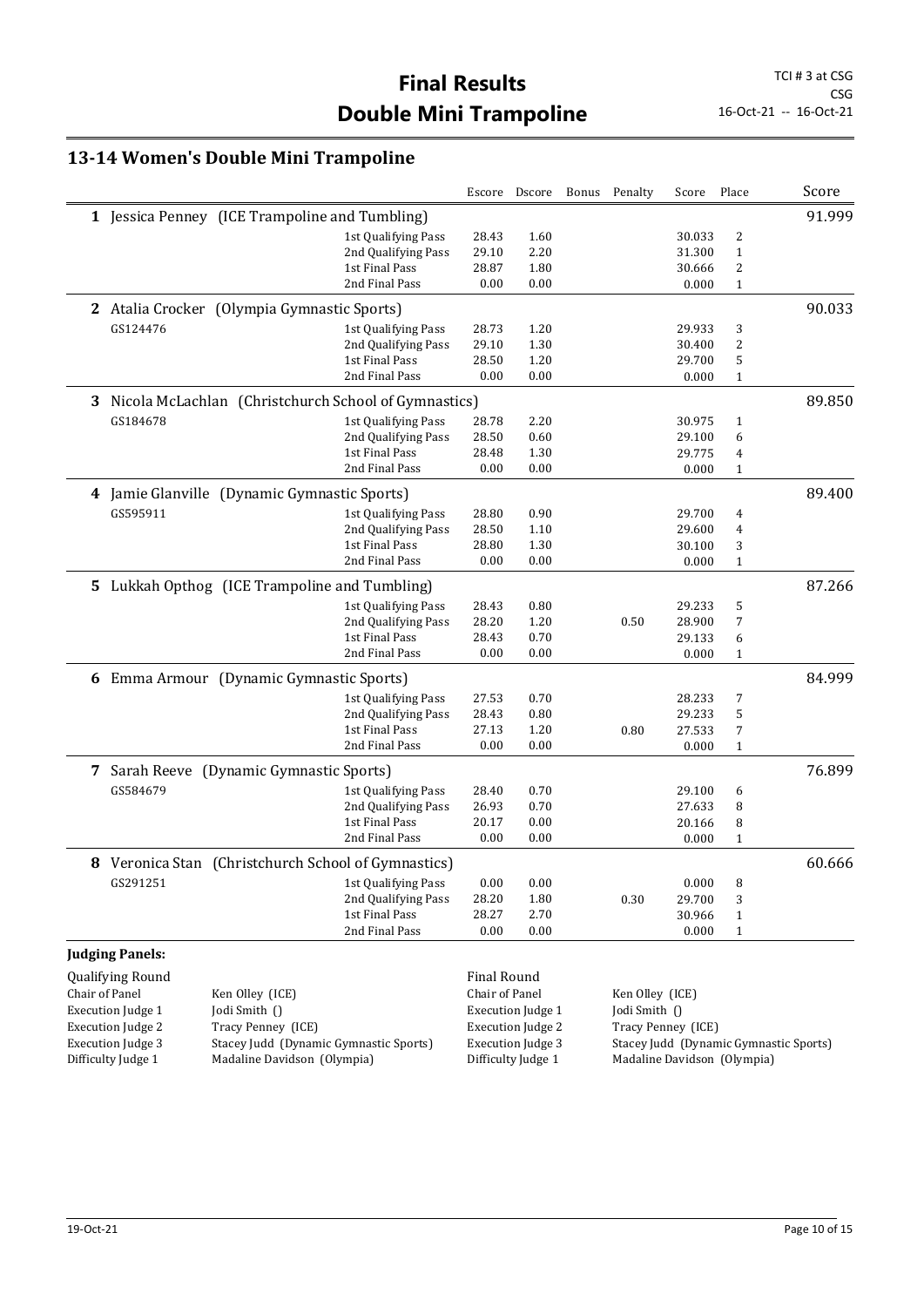#### **11-12 Men's Double Mini Trampoline**

Difficulty Judge 1 Madaline Davidson (Olympia)

|                          |                                             |                     | Escore             | Dscore                   | Bonus | Penalty           | Score  | Place        | Score  |
|--------------------------|---------------------------------------------|---------------------|--------------------|--------------------------|-------|-------------------|--------|--------------|--------|
|                          | 1 Kyle Hedges (ICE Trampoline and Tumbling) |                     |                    |                          |       |                   |        |              | 89.300 |
|                          |                                             | 1st Qualifying Pass | 27.93              | 2.20                     |       |                   | 30.125 | 1            |        |
|                          |                                             | 2nd Qualifying Pass | 28.18              | 1.30                     |       |                   | 29.475 | 2            |        |
|                          |                                             | 1st Final Pass      | 28.50              | 1.20                     |       |                   | 29.700 | 1            |        |
|                          |                                             | 2nd Final Pass      | 0.00               | 0.00                     |       |                   | 0.000  | $\mathbf{1}$ |        |
| $\mathbf{2}^-$           | Finley Smith (Olympia Gymnastic Sports)     |                     |                    |                          |       |                   |        |              | 87.725 |
| GS280844                 |                                             | 1st Qualifying Pass | 28.78              | 0.70                     |       | 0.50              | 28.975 | 2            |        |
|                          |                                             | 2nd Qualifying Pass | 28.80              | 0.70                     |       |                   | 29.500 | $\mathbf{1}$ |        |
|                          |                                             | 1st Final Pass      | 28.55              | 0.70                     |       |                   | 29.250 | 2            |        |
|                          |                                             | 2nd Final Pass      | 0.00               | 0.00                     |       |                   | 0.000  | $\mathbf{1}$ |        |
| <b>Judging Panels:</b>   |                                             |                     |                    |                          |       |                   |        |              |        |
| <b>Qualifying Round</b>  |                                             |                     | <b>Final Round</b> |                          |       |                   |        |              |        |
| Chair of Panel           | Ken Olley (ICE)                             |                     | Chair of Panel     |                          |       | Ken Olley (ICE)   |        |              |        |
| <b>Execution Judge 1</b> | Cleo Pearce (CSG)                           |                     |                    | <b>Execution Judge 1</b> |       | Cleo Pearce (CSG) |        |              |        |
| <b>Execution Judge 2</b> | Jodi Smith $\bigcap$                        |                     |                    | <b>Execution Judge 2</b> |       | Jodi Smith ()     |        |              |        |
| <b>Execution Judge 3</b> | Grant Lucas (ICE)                           |                     |                    | <b>Execution Judge 3</b> |       | Grant Lucas (ICE) |        |              |        |

Difficulty Judge 1 Madaline Davidson (Olympia)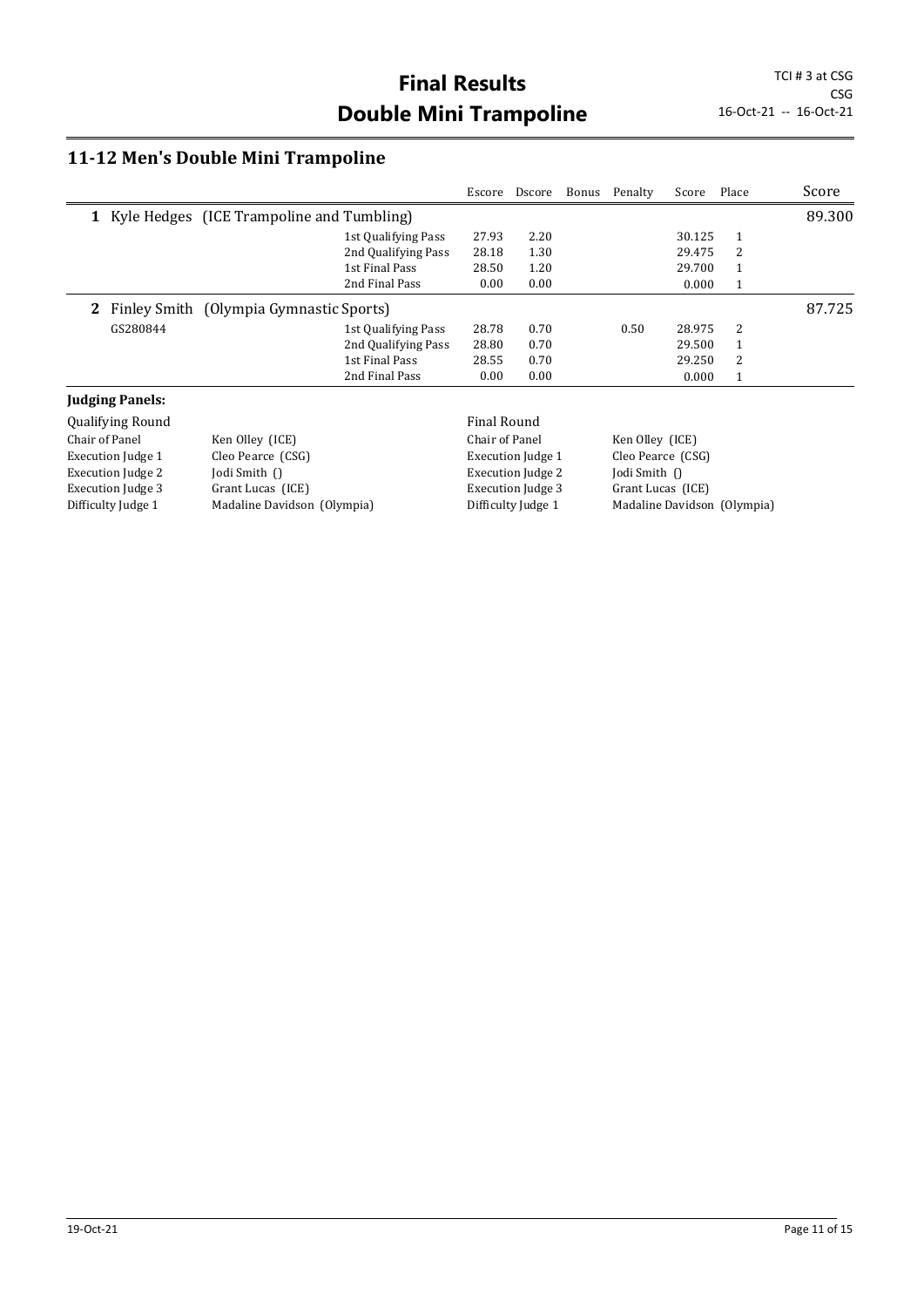#### **11-12 Women's Double Mini Trampoline**

|                                                               |                     |                | Escore Dscore                 |  | Bonus Penalty     | Score  | Place        | Score  |
|---------------------------------------------------------------|---------------------|----------------|-------------------------------|--|-------------------|--------|--------------|--------|
| 1 Anya Crocker (Olympia Gymnastic Sports)                     |                     |                |                               |  |                   |        |              | 90.325 |
| GS209538                                                      | 1st Qualifying Pass | 28.93          | 1.20                          |  |                   | 30.125 | $\mathbf{1}$ |        |
|                                                               | 2nd Qualifying Pass | 28.80          | 1.30                          |  |                   | 30.100 | 1            |        |
|                                                               | 1st Final Pass      | 28.80          | 1.30                          |  |                   | 30.100 | $\mathbf{1}$ |        |
|                                                               | 2nd Final Pass      | 0.00           | 0.00                          |  |                   | 0.000  | $\mathbf{1}$ |        |
| 2 Meg Wright (Olympia Gymnastic Sports)                       |                     |                |                               |  |                   |        |              | 88.125 |
| GS554206                                                      | 1st Qualifying Pass | 28.50          | 0.70                          |  |                   | 29.200 | 3            |        |
|                                                               | 2nd Qualifying Pass | 28.78          | 0.70                          |  | 0.50              | 28.975 | 4            |        |
|                                                               | 1st Final Pass      | 29.25          | 0.70                          |  |                   | 29.950 | 2            |        |
|                                                               | 2nd Final Pass      | 0.00           | 0.00                          |  |                   | 0.000  | $\mathbf{1}$ |        |
| Grace Smith (Olympia Gymnastic Sports)<br>3                   |                     |                |                               |  |                   |        |              | 87.925 |
| GS542307                                                      | 1st Qualifying Pass | 27.60          | 1.20                          |  | 0.30              | 28.500 | 5            |        |
|                                                               | 2nd Qualifying Pass | 28.48          | 1.30                          |  |                   | 29.775 | 2            |        |
|                                                               | 1st Final Pass      | 28.35          | 1.30                          |  |                   | 29.650 | 3            |        |
|                                                               | 2nd Final Pass      | 0.00           | 0.00                          |  |                   | 0.000  | $\mathbf{1}$ |        |
| 4 Madison Sillifant (Christchurch School of Gymnastics)       |                     |                |                               |  |                   |        |              | 87.425 |
|                                                               | 1st Qualifying Pass | 28.03          | 1.20                          |  |                   | 29.225 | 2            |        |
|                                                               | 2nd Qualifying Pass | 27.88          | 1.20                          |  | 0.50              | 28.575 | 6            |        |
|                                                               | 1st Final Pass      | 28.33          | 1.30                          |  |                   | 29.625 | 4            |        |
|                                                               | 2nd Final Pass      | 0.00           | 0.00                          |  |                   | 0.000  | $\mathbf{1}$ |        |
| 5 Zara Whitehead (Olympia Gymnastic Sports)                   |                     |                |                               |  |                   |        |              | 78.250 |
| GS169075                                                      | 1st Qualifying Pass | 19.98          | 0.00                          |  |                   | 19.975 | 6            |        |
|                                                               | 2nd Qualifying Pass | 28.20          | 0.70                          |  |                   | 28.900 | 5            |        |
|                                                               | 1st Final Pass      | 28.68          | 0.70                          |  |                   | 29.375 | 5            |        |
|                                                               | 2nd Final Pass      | 0.00           | 0.00                          |  |                   | 0.000  | $\mathbf{1}$ |        |
| 6 Finleigh Glanville (Dynamic Gymnastic Sports)               |                     |                |                               |  |                   |        |              | 58.250 |
|                                                               | 1st Qualifying Pass | 28.20          | 0.70                          |  |                   | 28.900 | 4            |        |
|                                                               | 2nd Qualifying Pass | 28.65          | 0.70                          |  |                   | 29.350 | 3            |        |
|                                                               | 1st Final Pass      | 0.00           | 0.00                          |  |                   | 0.000  | 6            |        |
|                                                               | 2nd Final Pass      | 0.00           | 0.00                          |  |                   | 0.000  | $\mathbf{1}$ |        |
| <b>Judging Panels:</b>                                        |                     |                |                               |  |                   |        |              |        |
| <b>Qualifying Round</b>                                       |                     | Final Round    |                               |  |                   |        |              |        |
| Chair of Panel<br>Ken Olley (ICE)                             |                     | Chair of Panel |                               |  | Ken Olley (ICE)   |        |              |        |
| $1.2 - 1.5 = 1.7$ and $-1.2 = 4$ .<br>$C1$ , $D$ , $C2$<br>п. |                     |                | Product and the first officer |  | $C1$ , $D$ , $C2$ |        |              |        |

Execution Judge 2<br>Execution Judge 3

Execution Judge 1 Cleo Pearce (CSG)<br>Execution Judge 2 Jodi Smith () Execution Judge 3 Grant Lucas (ICE)<br>Difficulty Judge 1 Madaline Davidson Madaline Davidson (Olympia) Execution Judge 2<br>Execution Judge 3

Execution Judge 1 Cleo Pearce (CSG)<br>Execution Judge 2 Jodi Smith () Grant Lucas (ICE) Difficulty Judge 1 Madaline Davidson (Olympia)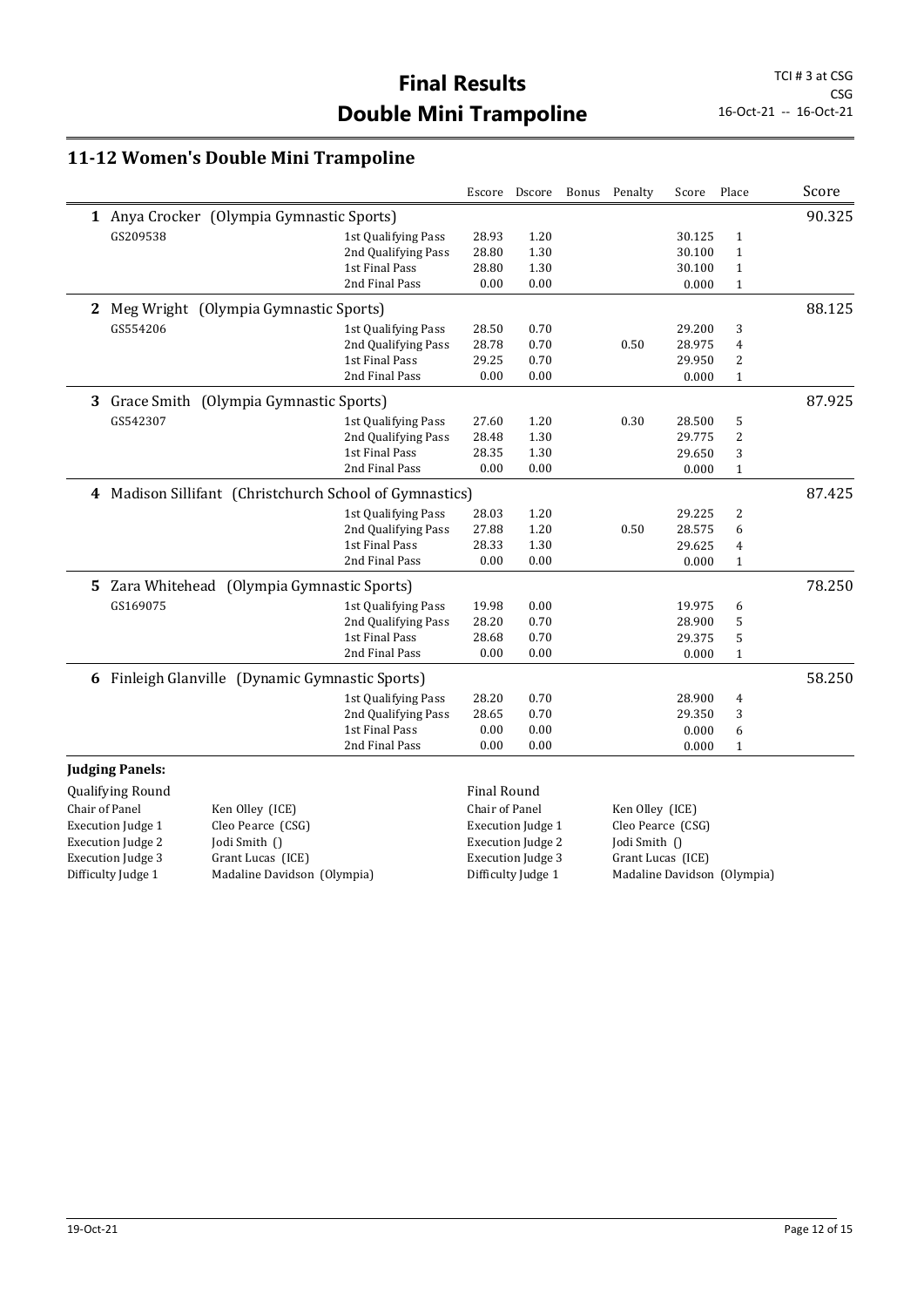## **10&U Men's Double Mini Trampoline**

|                                               |                                              |                     | Escore             | Dscore | Bonus | Penalty | Score  | Place  | Score  |
|-----------------------------------------------|----------------------------------------------|---------------------|--------------------|--------|-------|---------|--------|--------|--------|
| 1 Harry Forgoes (ICE Trampoline and Tumbling) |                                              |                     |                    |        |       |         |        | 82.900 |        |
|                                               |                                              | 1st Qualifying Pass | 27.90              | 0.50   |       |         | 28.400 | 1      |        |
|                                               |                                              | 2nd Qualifying Pass | 27.33              | 0.00   |       |         | 27.325 | 2      |        |
|                                               |                                              | 1st Final Pass      | 26.88              | 0.60   |       | 0.30    | 27.175 | 1      |        |
|                                               |                                              | 2nd Final Pass      | 0.00               | 0.00   |       |         | 0.000  | 1      |        |
|                                               | 2 Jett Buwalda (ICE Trampoline and Tumbling) |                     |                    |        |       |         |        |        | 53.550 |
|                                               |                                              | 1st Qualifying Pass | 0.00               | 0.00   |       |         | 0.000  | 2      |        |
|                                               |                                              | 2nd Qualifying Pass | 27.93              | 0.20   |       |         | 28.125 | 1      |        |
|                                               |                                              | 1st Final Pass      | 26.43              | 0.50   |       | 1.50    | 25.425 | 2      |        |
|                                               |                                              | 2nd Final Pass      | 0.00               | 0.00   |       |         | 0.000  | 1      |        |
| <b>Judging Panels:</b>                        |                                              |                     |                    |        |       |         |        |        |        |
| <b>Qualifying Round</b>                       |                                              |                     | <b>Final Round</b> |        |       |         |        |        |        |

| Ken Olley (ICE)             | Chair of Panel           | Ken Olley (ICE)             |
|-----------------------------|--------------------------|-----------------------------|
| Cleo Pearce (CSG)           | Execution Judge 1        | Cleo Pearce (CSG)           |
| Jodi Smith $\bigcap$        | Execution Judge 2        | Jodi Smith $\bigcap$        |
| Grant Lucas (ICE)           | <b>Execution Judge 3</b> | Grant Lucas (ICE)           |
| Madaline Davidson (Olympia) | Difficulty Judge 1       | Madaline Davidson (Olympia) |
|                             |                          | Filial Roullu               |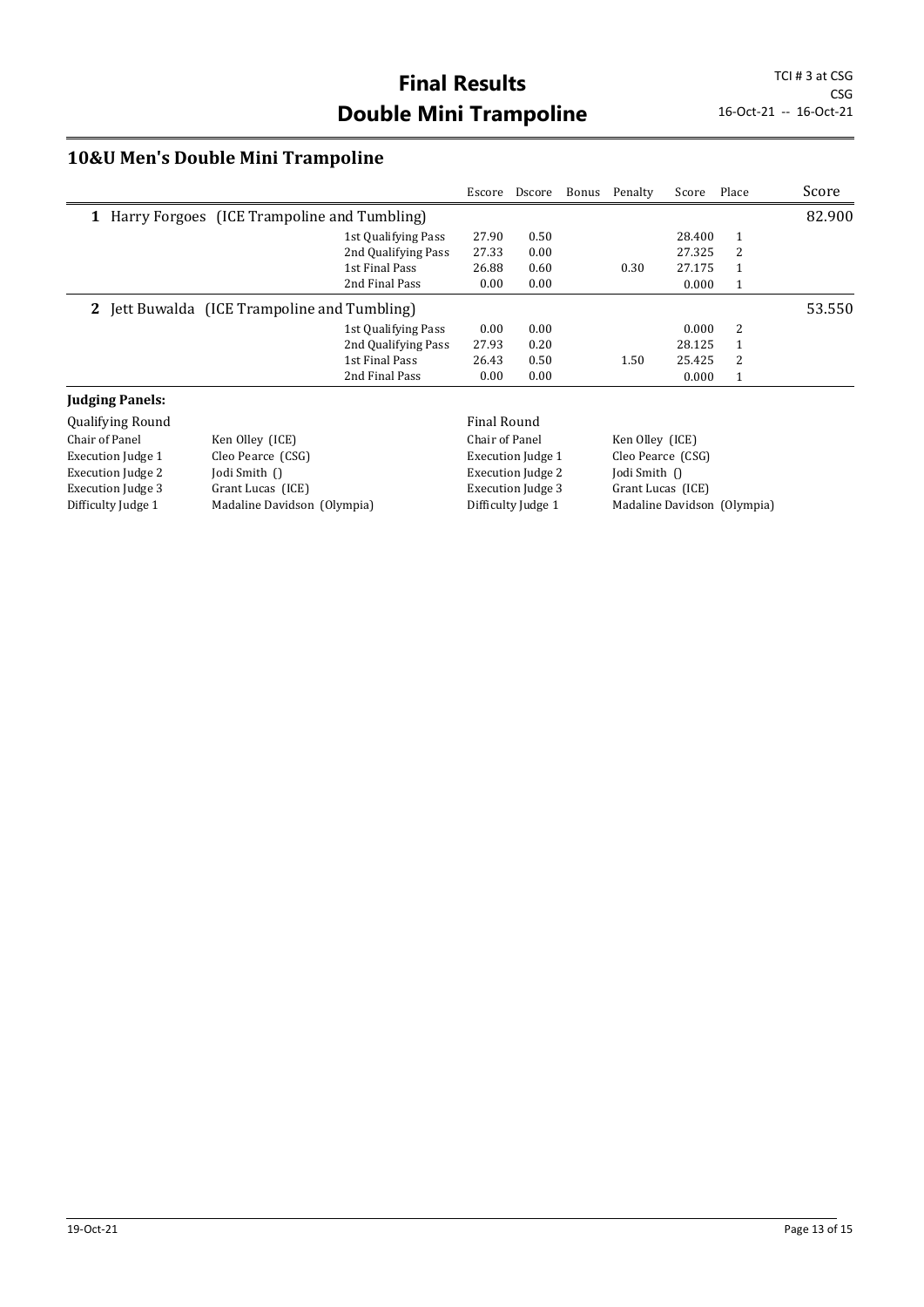CSG<br>16-Oct-21 -- 16-Oct-21

#### **10&U Women's Double Mini Trampoline**

|                          |                                                     |                     |                    | Escore Dscore            | Bonus | Penalty           | Score  | Place                       | Score  |
|--------------------------|-----------------------------------------------------|---------------------|--------------------|--------------------------|-------|-------------------|--------|-----------------------------|--------|
|                          | 1 Hanna Van Schalkwyk (ICE Trampoline and Tumbling) |                     |                    |                          |       |                   |        |                             | 88.450 |
|                          |                                                     | 1st Qualifying Pass | 28.95              | 0.70                     |       |                   | 29.650 | $\mathbf{1}$                |        |
|                          |                                                     | 2nd Qualifying Pass | 28.53              | 0.80                     |       |                   | 29.325 | $\mathbf{1}$                |        |
|                          |                                                     | 1st Final Pass      | 28.18              | 1.30                     |       |                   | 29.475 | $\mathbf{1}$                |        |
|                          |                                                     | 2nd Final Pass      | 0.00               | 0.00                     |       |                   | 0.000  | $\mathbf{1}$                |        |
|                          | 2 Kirah Galbraith (ICE Trampoline and Tumbling)     |                     |                    |                          |       |                   |        |                             | 87.150 |
|                          |                                                     | 1st Qualifying Pass | 28.78              | 0.70                     |       |                   | 29.475 | 2                           |        |
|                          |                                                     | 2nd Qualifying Pass | 28.20              | 0.50                     |       |                   | 28.700 | 2                           |        |
|                          |                                                     | 1st Final Pass      | 28.38              | 0.60                     |       |                   | 28.975 | 3                           |        |
|                          |                                                     | 2nd Final Pass      | 0.00               | 0.00                     |       |                   | 0.000  | 1                           |        |
|                          | 3 Samantha Wood (Dynamic Gymnastic Sports)          |                     |                    |                          |       |                   |        |                             | 85.400 |
|                          |                                                     | 1st Qualifying Pass | 28.20              | 0.40                     |       |                   | 28.600 | 4                           |        |
|                          |                                                     | 2nd Qualifying Pass | 28.10              | 0.00                     |       |                   | 28.100 | 5                           |        |
|                          |                                                     | 1st Final Pass      | 28.20              | 0.50                     |       |                   | 28.700 | 4                           |        |
|                          |                                                     | 2nd Final Pass      | 0.00               | 0.00                     |       |                   | 0.000  | 1                           |        |
|                          | 4 Pippa Wright (Olympia Gymnastic Sports)           |                     |                    |                          |       |                   |        |                             | 85.300 |
| GS549726                 |                                                     | 1st Qualifying Pass | 28.05              | 0.50                     |       |                   | 28.550 | 5                           |        |
|                          |                                                     | 2nd Qualifying Pass | 28.18              | 0.40                     |       |                   | 28.575 | 3                           |        |
|                          |                                                     | 1st Final Pass      | 27.78              | 0.40                     |       |                   | 28.175 | 5                           |        |
|                          |                                                     | 2nd Final Pass      | 0.00               | 0.00                     |       |                   | 0.000  | $\mathbf{1}$                |        |
| 5.                       | Isla Jenkins (Christchurch School of Gymnastics)    |                     |                    |                          |       |                   |        |                             | 84.725 |
|                          |                                                     | 1st Qualifying Pass | 28.50              | 0.20                     |       |                   | 28.700 | 3                           |        |
|                          |                                                     | 2nd Qualifying Pass | 28.05              | 0.40                     |       | 0.50              | 27.950 | 6                           |        |
|                          |                                                     | 1st Final Pass      | 27.88              | 0.50                     |       | 0.30              | 28.075 | 6                           |        |
|                          |                                                     | 2nd Final Pass      | 0.00               | 0.00                     |       |                   | 0.000  | $\mathbf{1}$                |        |
|                          | 6 Jemma Clarke (ICE Trampoline and Tumbling)        |                     |                    |                          |       |                   |        |                             | 84.450 |
|                          |                                                     | 1st Qualifying Pass | 28.18              | 0.00                     |       |                   | 28.175 | 8                           |        |
|                          |                                                     | 2nd Qualifying Pass | 27.88              | 0.60                     |       |                   | 28.475 | 4                           |        |
|                          |                                                     | 1st Final Pass      | 27.60              | 0.50                     |       | 0.30              | 27.800 | 8                           |        |
|                          |                                                     | 2nd Final Pass      | 0.00               | 0.00                     |       |                   | 0.000  | $\mathbf{1}$                |        |
|                          | 7 Grace Byrne (Christchurch School of Gymnastics)   |                     |                    |                          |       |                   |        |                             | 83.375 |
|                          |                                                     | 1st Qualifying Pass | 28.03              | 0.50                     |       |                   | 28.525 | 6                           |        |
|                          |                                                     | 2nd Qualifying Pass | 26.83              | 0.20                     |       |                   | 27.025 | 7                           |        |
|                          |                                                     | 1st Final Pass      | 27.93              | 0.40                     |       | 0.50              | 27.825 | 7                           |        |
|                          |                                                     | 2nd Final Pass      | 0.00               | 0.00                     |       |                   | 0.000  | $\mathbf{1}$                |        |
|                          | 8 Gemma Stead (Christchurch School of Gymnastics)   |                     |                    |                          |       |                   |        |                             | 77.475 |
|                          |                                                     | 1st Qualifying Pass | 27.88              | 0.50                     |       |                   | 28.375 | 7                           |        |
|                          |                                                     | 2nd Qualifying Pass | 20.08              | 0.00                     |       |                   | 20.075 | 8                           |        |
|                          |                                                     | 1st Final Pass      | 28.33              | 0.70                     |       |                   | 29.025 | 2                           |        |
|                          |                                                     | 2nd Final Pass      | 0.00               | 0.00                     |       |                   | 0.000  | $\mathbf{1}$                |        |
| <b>Judging Panels:</b>   |                                                     |                     |                    |                          |       |                   |        |                             |        |
| Qualifying Round         |                                                     |                     | <b>Final Round</b> |                          |       |                   |        |                             |        |
| Chair of Panel           | Ken Olley (ICE)                                     |                     | Chair of Panel     |                          |       | Ken Olley (ICE)   |        |                             |        |
| <b>Execution Judge 1</b> | Cleo Pearce (CSG)                                   |                     |                    | <b>Execution Judge 1</b> |       | Cleo Pearce (CSG) |        |                             |        |
| <b>Execution Judge 2</b> | Jodi Smith ()                                       |                     |                    | <b>Execution Judge 2</b> |       | Jodi Smith ()     |        |                             |        |
| <b>Execution Judge 3</b> | Grant Lucas (ICE)                                   |                     |                    | <b>Execution Judge 3</b> |       | Grant Lucas (ICE) |        |                             |        |
| Difficulty Judge 1       | Madaline Davidson (Olympia)                         |                     |                    | Difficulty Judge 1       |       |                   |        | Madaline Davidson (Olympia) |        |